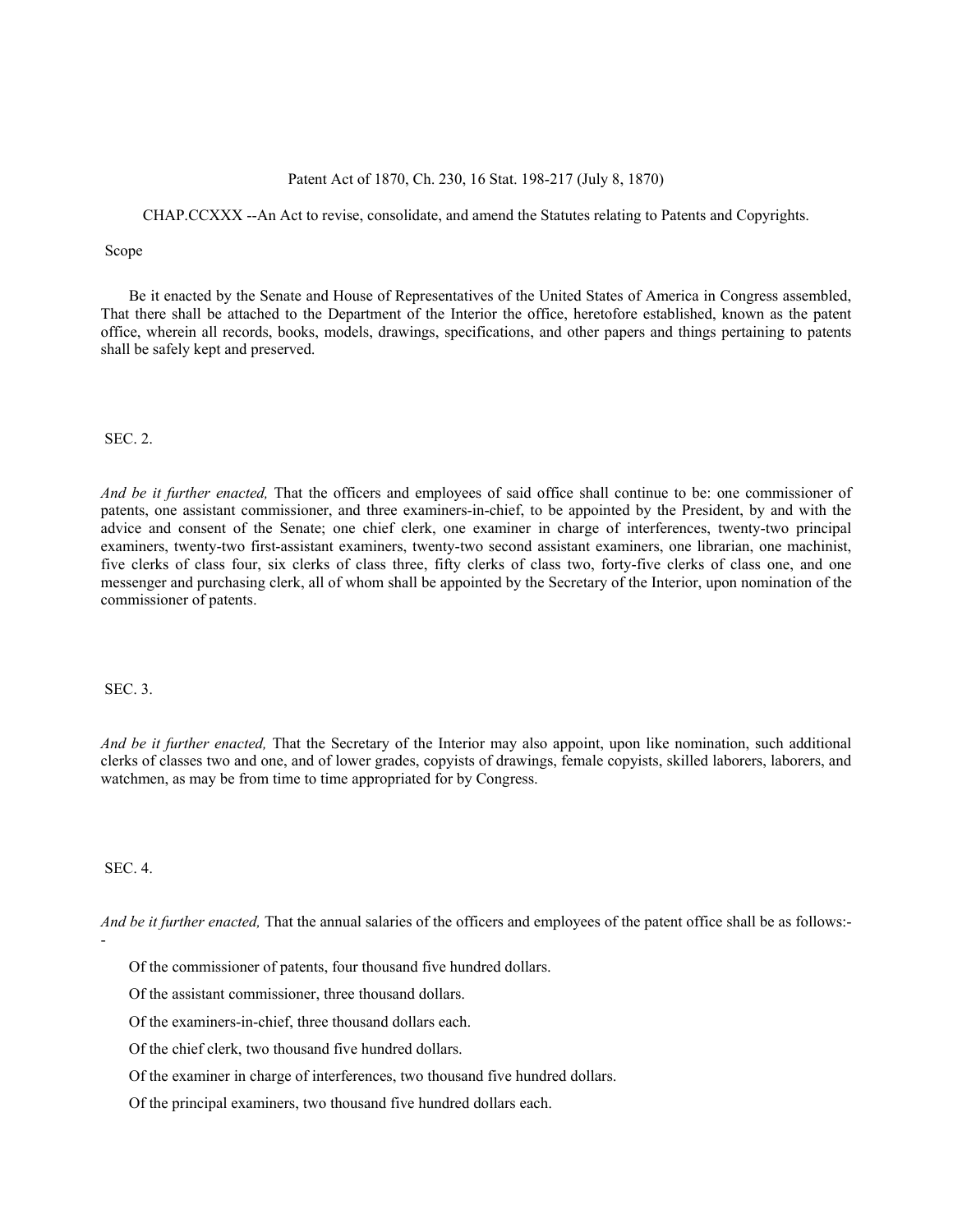Of the first assistant examiners, one thousand eight hundred dollars each.

Of the second assistant examiners, one thousand six hundred dollars each.

Of the librarian, one thousand eight hundred dollars.

Of the machinist, one thousand six hundred dollars.

Of the clerks of class four, one thousand eight hundred dollars each.

Of the clerks of class three, one thousand six hundred dollars each.

Of the clerks of class two, one thousand four hundred dollars each.

Of the clerks of class one, one thousand two hundred dollars each.

Of the messenger and purchasing clerk, one thousand dollars.

Of laborers and watchmen, seven hundred and twenty dollars each.

Of the additional clerks, copyists of drawings, female copyists, and skilled laborers, such rates as may be fixed by the acts making appropriations for them.

SEC. 5.

*And be it further enacted,* That all officers and employees of the patent office shall, before entering upon their duties, make oath or affirmation truly and faithfully to execute the trusts committed to them.

SEC. 6.

*And be it further enacted,* That the commissioner and chief clerk, before entering upon their duties, shall severally give bond, with sureties, to the Treasurer of the United States, the former in the sum of ten thousand dollars, and the latter in the sum of five thousand dollars, conditioned for the faithful discharge of their duties, and that they will render to the proper officers of the treasury a true account of all money received by virtue of their office.

SEC. 7.

*And be it further enacted,* That it shall be the duty of the commissioner, under the direction of the Secretary of the Interior, to superintend or perform all the duties respecting the granting and issuing of patents which herein are, or may hereafter be, by law directed to be done; and he shall have charge of all books, records, papers, models, machines, and other things belonging to said office.

SEC. 8.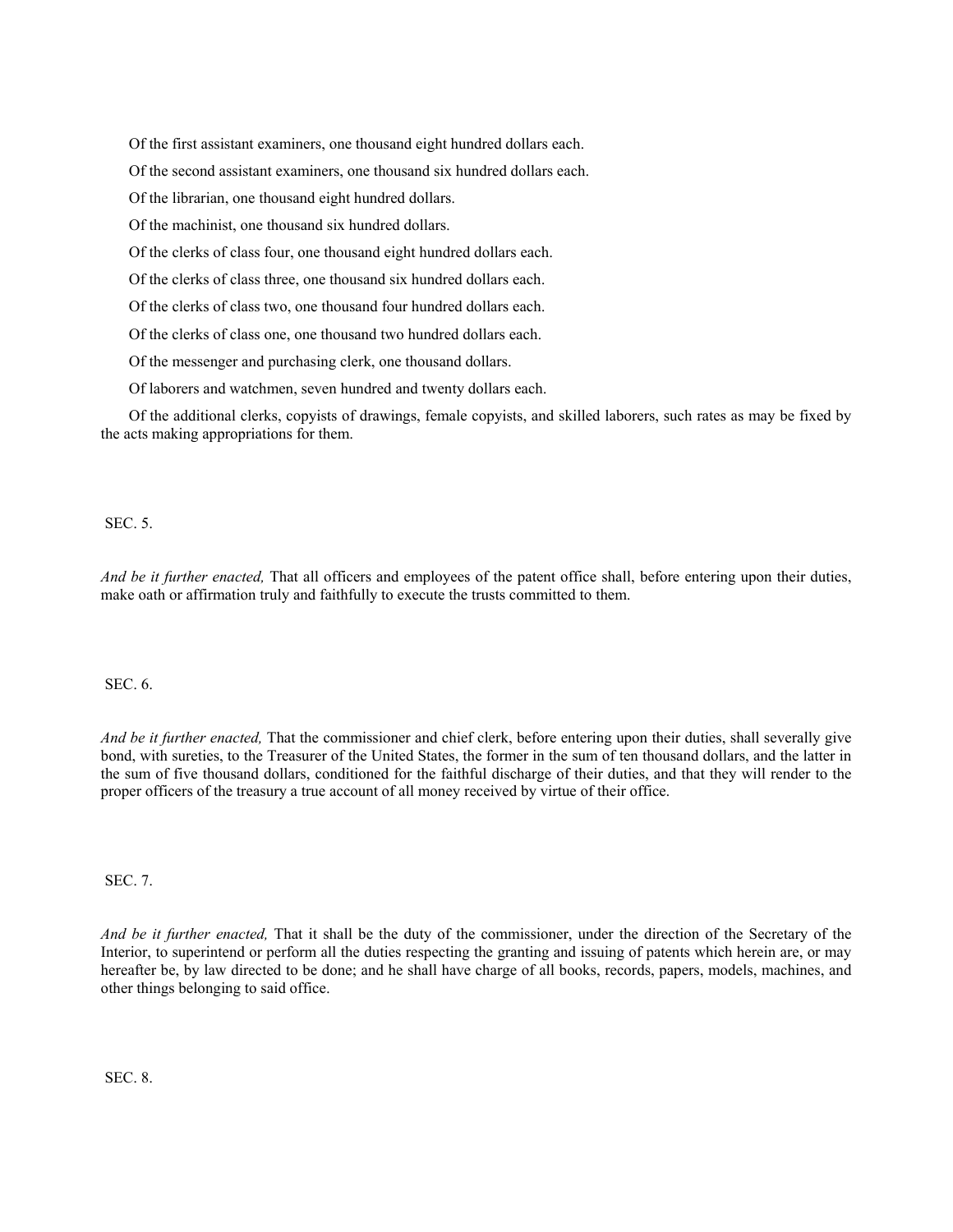*And be it further enacted,* That the commissioner may send and receive by mail, free of postage, letters, printed matter, and packages relating to the business of his office, including patent-office reports.

SEC. 9.

*And be it further enacted,* That the commissioner shall lay before Congress, in the month of January, annually, a report, giving a detailed statement of all moneys received for patents, for copies of records or drawings, or from any other source whatever; a detailed statement of all expenditures for contingent and miscellaneous expenses; a list of all patents which were granted during the preceding year, designating under proper heads the subjects of such patents; an alphabetical list of the patentees, with their places of residence; a list of all patents which have been extended during the year; and such other information of the condition of the patent office, as may be useful to Congress or the public.

SEC. 10.

*And be it further enacted,* That the examiners-in-chief shall be persons of competent legal knowledge and scientific ability, whose duty it shall be, on the written petition of the appellant, to revise and determine upon the validity of the adverse decisions of examiners upon applications for patents, and for reissues of patents, and in interference cases; and when required by the commissioner, they shall hear and report upon claims for extensions, and perform such other like duties as he may assign them.

SEC. 11.

*And be it further enacted,* That in case of the death, resignation, absence, or sickness of the commissioner, his duties shall devolve upon the assistant commissioner until a successor shall be appointed, or such absence or sickness shall cease.

SEC. 12.

*And be it further enacted,* That the commissioner shall cause a seal to be provided for said office, with such device as the President may approve, with which all records or papers issued from said office, to be used in evidence, shall be authenticated.

SEC./ 13.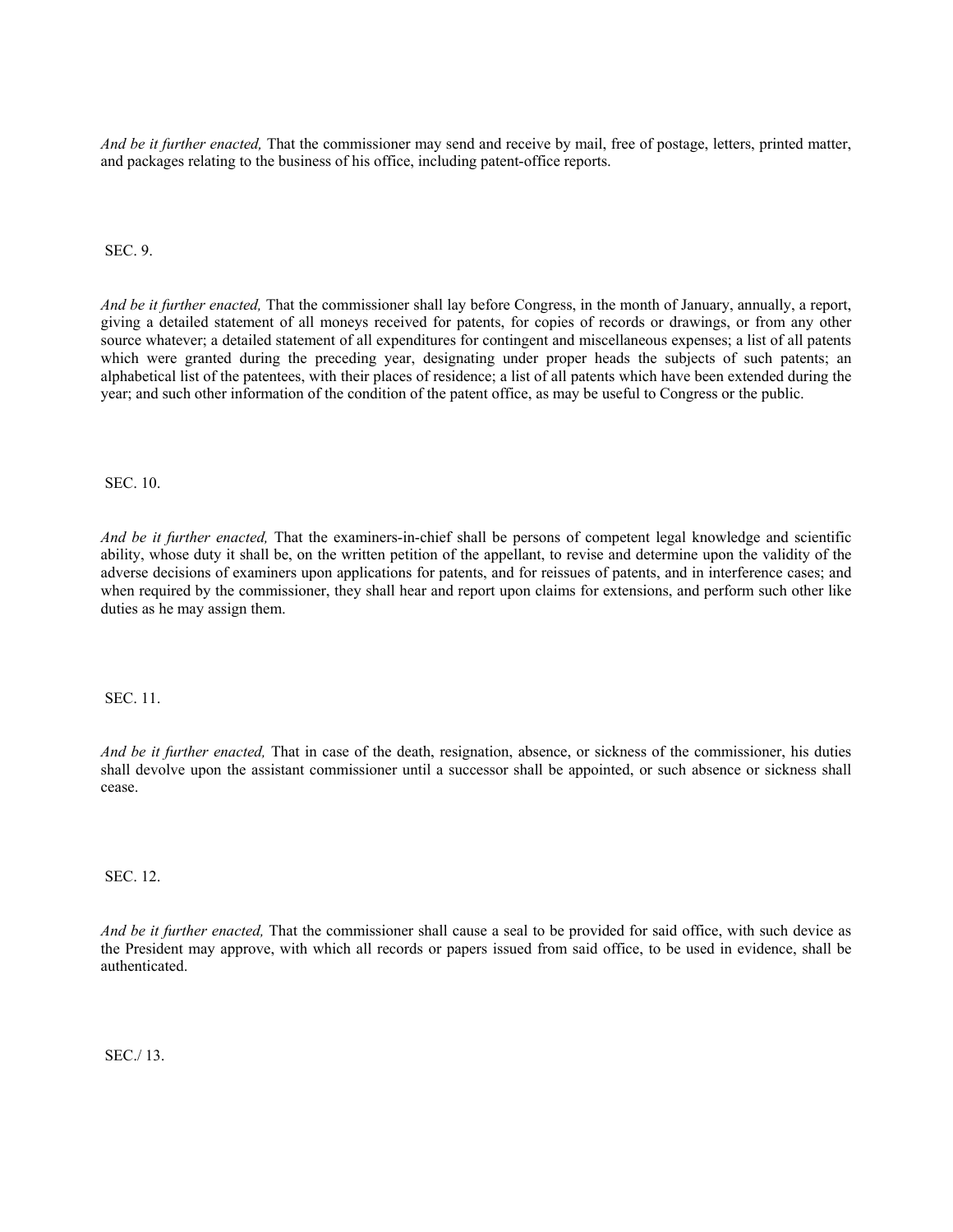*And be it further enacted,* That the commissioner shall cause to be classified and arranged in suitable cases, in the rooms and galleries provided for that purpose, the models, specimens of composition, fabrics, manufactures, works of art, and designs, which have been or shall be deposited in said office; and said rooms and galleries shall be kept open during suitable hours for public inspection.

SEC. 14.

*And be it further enacted,* That the commissioner may restore to the respective applicants such of the models belonging to rejected applications as he shall not think necessary to be preserved, or he may sell or otherwise dispose of them after the application has been finally rejected for one year, paying the proceeds into the treasury, as other patent moneys are directed to be paid.

SEC./ 15.

*And be it further enacted,* That there shall be purchased, for the use of said office, a library of such scientific works and periodicals, both foreign and American, as may aid the officers in the discharge of their duties, not exceeding the amount annually appropriated by Congress for that purpose.

SEC. 16.

*And be it further enacted,* That all officers and employees of the Patent Office shall be incapable, during the period for which they shall hold their appointments, to acquire or take, directly or indirectly, except by inheritance or bequest, any right or interest in any patent issued by said office.

SEC. 17.

*And be it further enacted,* That for gross misconduct the commissioner may refuse to recognize any person as a patent agent, either generally or in any particular case; but the reasons for such refusal shall be duly recorded, and be subject to the approval of the Secretary of the Interior.

SEC. 18.

*And be it further enacted,* That the commissioner may require all papers filed in the patent office, if not correctly, legibly, and clearly written, to be printed at the cost of the party filing them.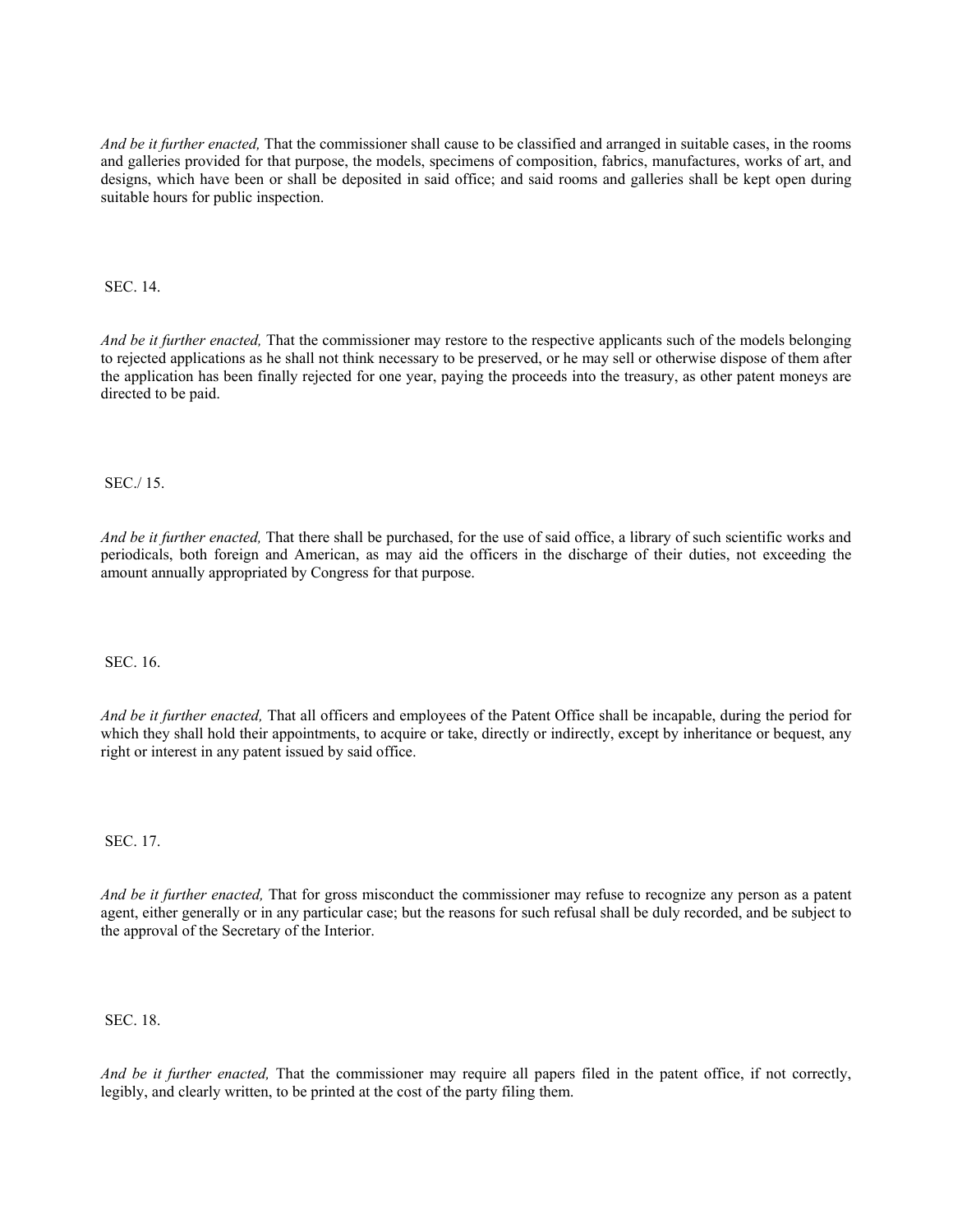# SEC. 19.

*And be it further enacted,* That the commissioner, subject to the approval of the Secretary of the Interior, may from time to time establish rules and regulations, not inconsistent with law, for the conduct of proceedings in the patent office.

SEC. 20.

*And be it further enacted,* That the commissioner may print or cause to be printed copies of the specifications of all letters-patent and of the drawings of the same, and copies of the claims of current issues, and copies of such laws, decisions, rules, regulations, and circulars as may be necessary for the information of the public.

SEC. 21.

*And be it further enacted,* That all patents shall be issued in the name of the United States of America, under the seal of the patent office, and shall be signed by the Secretary of the Interior and countersigned by the commissioner, and they shall be recorded, together with the specification, in said office, in books to be kept for that purpose.

SEC. 22.

*And be it further enacted,* That every patent shall contain a short title or description of the invention or discovery, correctly indicating its nature and design, and a grant to the patentee, his heirs or assigns, for the term of seventeen years, of the exclusive right to make, use and vend the said invention or discovery throughout the United States and the Territories thereof, referring to the specification for the particulars thereof; and a copy of said specifications and of the drawings shall be annexed to the patent and be a part thereof. [R.S. § 4884]

SEC. 23.

*And be it further enacted,* That every patent shall date as of a day not later than six months from the time at which it was passed and allowed, and notice thereof was sent to the applicant or his agent; and if the final fee shall not be paid within that period, the patent shall be withheld. [R.S. § 4885]

SEC. 24.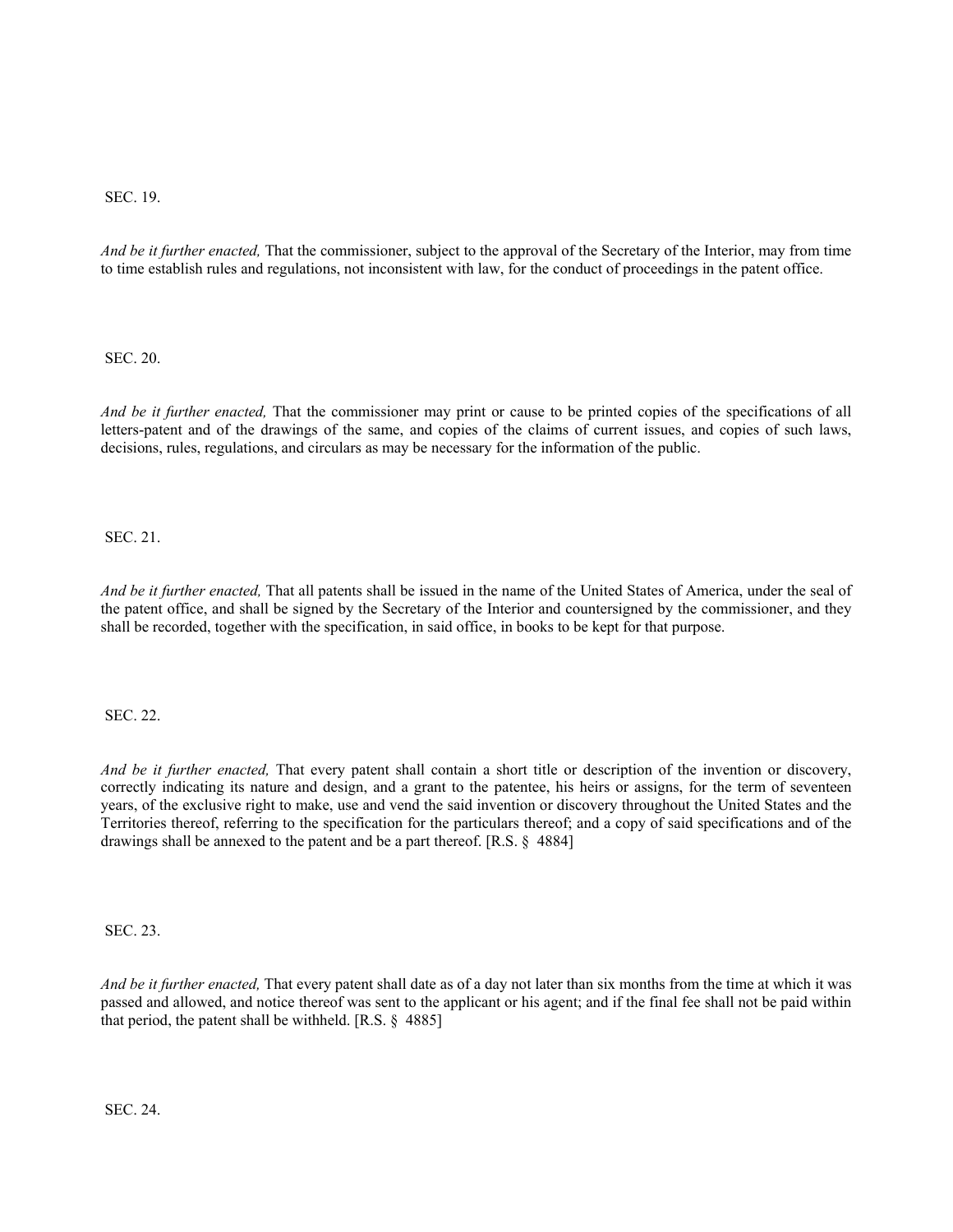*And be it further enacted,* That any person who has invented or discovered any new and useful art, machine, manufacture, or composition of matter, or any new and useful improvement thereof, not known or used by others in this country, and not patented, or described in any printed publication in this or any foreign country, before his invention or discovery thereof, and not in public use or on sale for more than two years prior to his application, unless the same is proved to have been abandoned, may, upon payment of the duty required by law, and other due proceedings had, obtain a patent therefor. [R.S. § 4886]

SEC. 25.

*And be it further enacted,* That no person shall be debarred from receiving a patent for his invention or discovery, nor shall any patent be declared invalid, by reason of its having been first patented or caused to be patented in a foreign country; *provided* the same shall not have been introduced into public use in the United States for more than two years prior to the application, and that the patent shall expire at the same time with the foreign patent, or, if there be more than one, at the same time with the one having the shortest term; but in no case shall it be in force more than seventeen years. [R.S. § 4887]

SEC. 26.

*And be it further enacted,* That before any inventor or discoverer shall receive a patent for his invention or discovery, he shall make application therefor, in writing, to the commissioner, and shall file in the patent office a written description of the same, and of the manner and process of making, constructing, compounding, and using it, in such full, clear, concise, and exact terms as to enable any person skilled in the art or science to which it appertains, or with which it is most nearly connected, to make, construct, compound, and use the same; and in case of a machine, he shall explain the principle thereof, and the best mode in which he has contemplated applying that principle so as to distinguish it from other inventions; and he shall particularly point out and distinctly claim the part, improvement, or combination which he claims as his invention or discovery; and said specification and claim shall be signed by the inventor and attested by two witnesses. [R.S. § 4888]

SEC. 27.

*And be it further enacted,* That when the nature of the case admits of drawings, the applicant shall furnish one copy signed by the inventor or his attorney in fact, and attested by two witnesses, which shall be filed in the patent office; and a copy of said drawings, to be furnished by the patent office, shall be attached to the patent as part of the specification. [R.S. § 4889]

SEC. 28.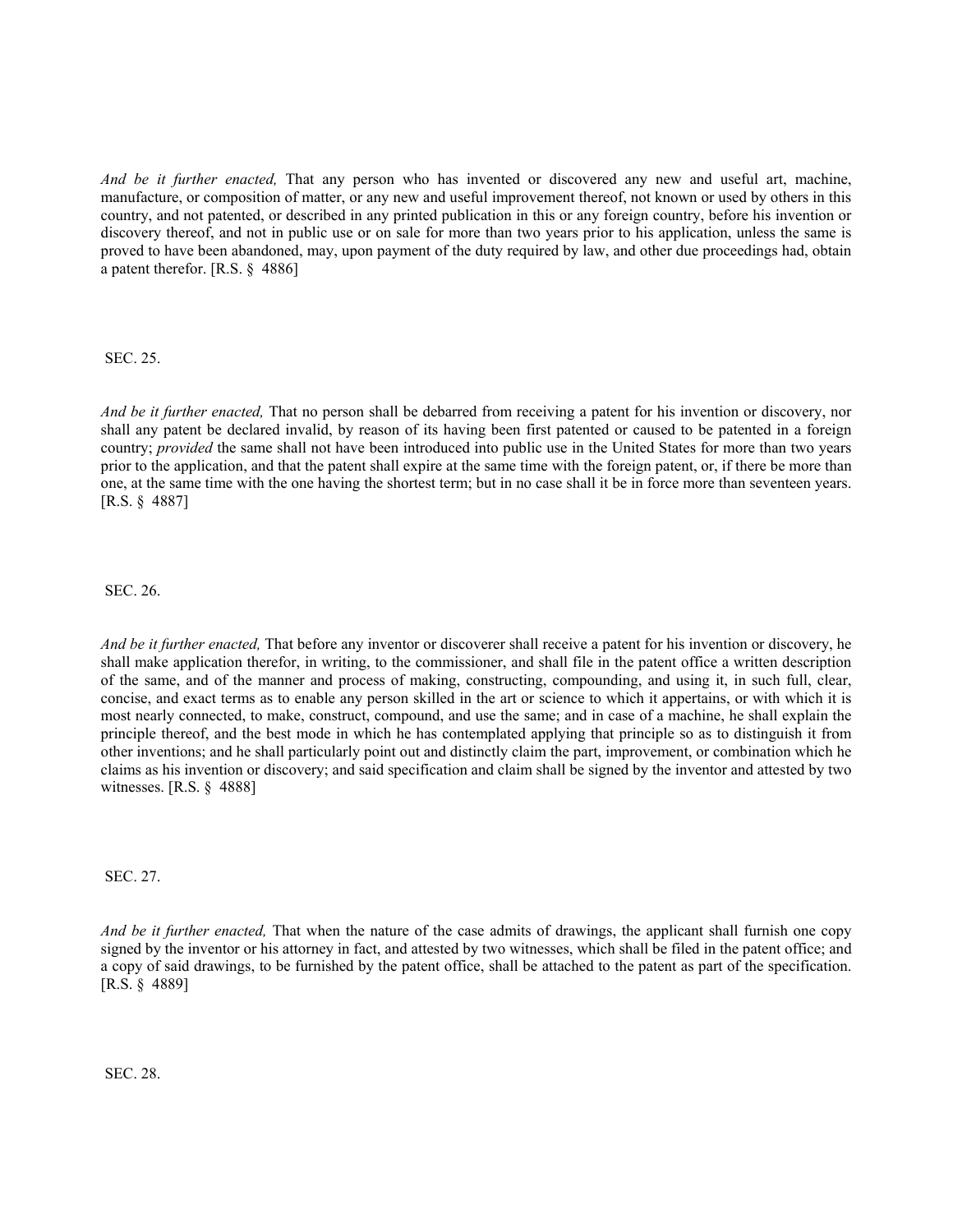*And be it further enacted,* That when the invention or discovery is of a composition of matter, the applicant, if required by the commissioner, shall furnish specimens of ingredients and of the composition, sufficient in quantity for the purpose of experiment. [R.S. § 4890]

SEC. 29.

*And be it further enacted,* That in all cases which admit of representation by model, the applicant, if required by the commissioner, shall furnish one of convenient size to exhibit advantageously the several parts of his invention or discovery. [R.S. § 4891]

SEC. 30.

*And be it further enacted,* That the applicant shall make oath or affirmation that he does verily believe himself to be the original and first inventor or discoverer of the art, machine, manufacture, composition, or improvement for which he solicits a patent; that he does not know and does not believe that the same was ever before known or used; and shall state of what country he is a citizen. And said oath or affirmation may be made before any person within the United States authorized by law to administer oaths, or, when the applicant resides in a foreign country, before any minister, charge d'affaires, consul, or commercial agent, holding commission under the government of the United States, or before any notary public of the foreign country in which the applicant may be. [R.S. § 4892]

SEC. 31.

*And be it further enacted,* That on the filing of any such application and the payment of the duty required by law, the commissioner shall cause an examination to be made of the alleged new invention or discovery; and if on such examination it shall appear that the claimant is justly entitled to a patent under a law, and that the same is sufficiently useful and important, the commissioner shall issue a patent therefor. [R.S. § 4893]

SEC. 32.

*And be it further enacted,* That all applications for patents shall be completed and prepared for examination within two years after the filing of the petition, and in default thereof, or upon failure of the applicant to prosecute the same within two years after any action therein, of which notice shall have been given to the applicant, they shall be regarded as abandoned by the parties thereto, unless it be shown to the satisfaction of the commissioner that such delay was unavoidable. [R.S. § 4894]

SEC. 33.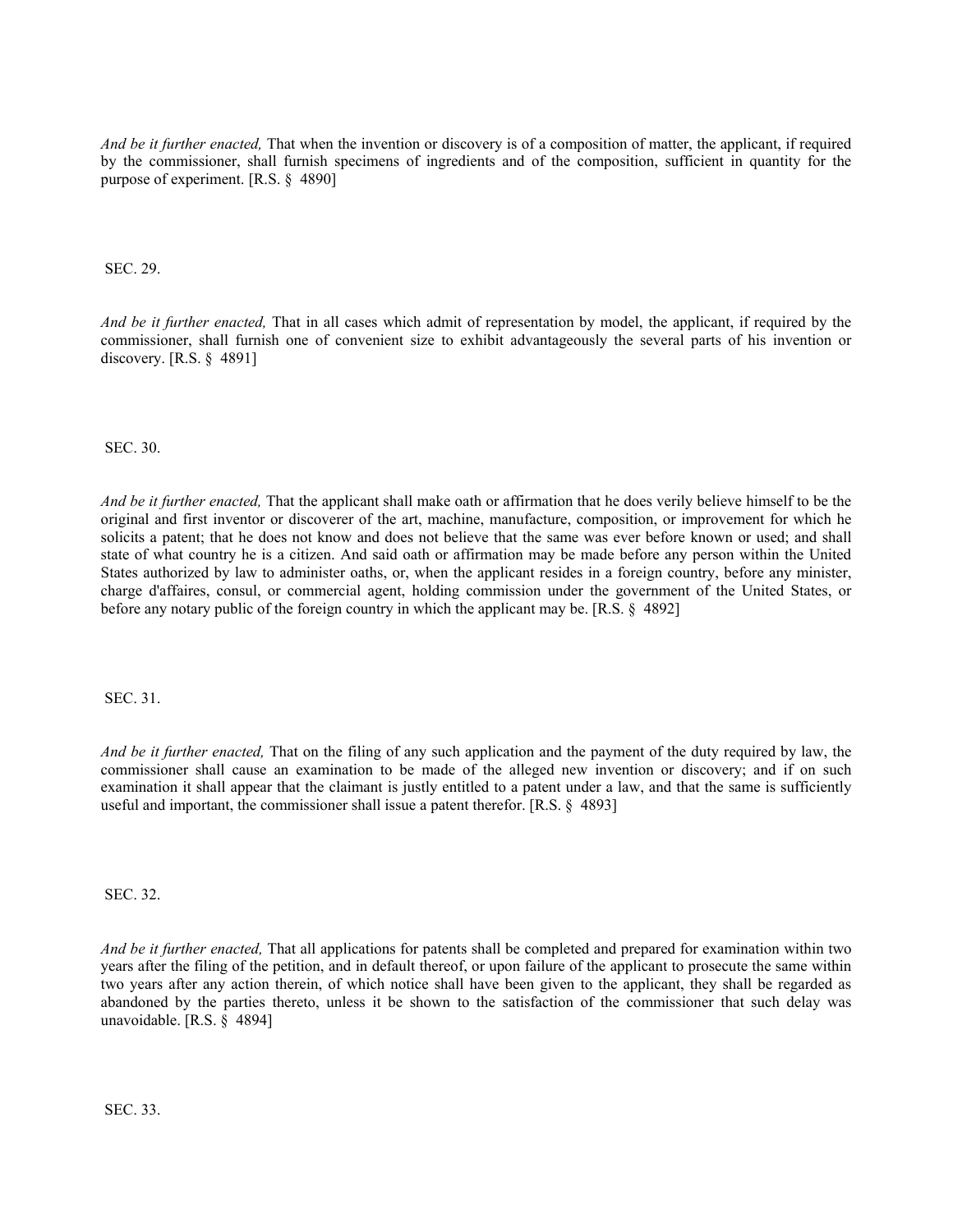*And be it further enacted,* That patents may be granted and issued or reissued to the assignee of the inventor or discoverer, the assignment thereof being first entered of record in the patent office; but in such case the application for the patent shall be made and the specification sworn to by the inventor or discoverer; and also, if he be living, in case of an application for reissue. [R.S. § 4895]

SEC. 34.

*And be it further enacted,* That when any person, having made any new invention or discovery for which a patent might have been granted, dies before a patent is granted, the right of applying for and obtaining the patent shall devolve on his executor or administrator, in trust for the heirs at law of the deceased, in case he shall have died intestate; or if he shall have left a will, disposing of the same, then in trust for his devisees, in as full manner and on the same terms and conditions as the same might have been claimed or enjoyed by him in his lifetime; and when the application shall be made by such legal representatives, the oath or affirmation required to be made shall be so varied in form that it can be made by them.  $[R.S. \S 4896]$ 

SEC. 35.

*And be it further enacted,* That any person who has an interest in an invention or discovery, whether as inventor, discoverer, or assignee, for which a patent was ordered to issue upon the payment of the final fee, but who has failed to make payment thereof within six months from the time at which it was passed and allowed, and notice thereof was sent to the applicant or his agent, shall have a right to make an application for a patent for such invention or discovery the same as in the case of an original application: *Provided,* That the second application be made within two years after the allowance of the original application. But no person shall be held responsible in damages for the manufacture or use of any article or thing for which a patent, as aforesaid, was ordered to issue, prior to the issue thereof: *And provided further*, That when an application for a patent has been rejected or withdrawn, prior to the passage of this act, the applicant shall have six months from the date of such passage to renew his application, or to file a new one; and if he omit to do either, his application shall be held to have been abandoned. Upon the hearing of such renewed applications abandonment shall be considered as a question of fact. [R.S. § 4897]

SEC. 36.

*And be it further enacted,* That every patent or any interest therein shall be assignable in law, by an instrument in writing; and the patentee or his assigns or legal representatives may, in like manner, grant and convey an exclusive right under his patent to the whole or any specified part of the United States; and said assignment, grant, or conveyance shall be void as against any subsequent purchaser or mortgagee for a valuable consideration, without notice, unless it is recorded in the patent office within three months from the date thereof. [R.S. § 4898]

SEC. 37.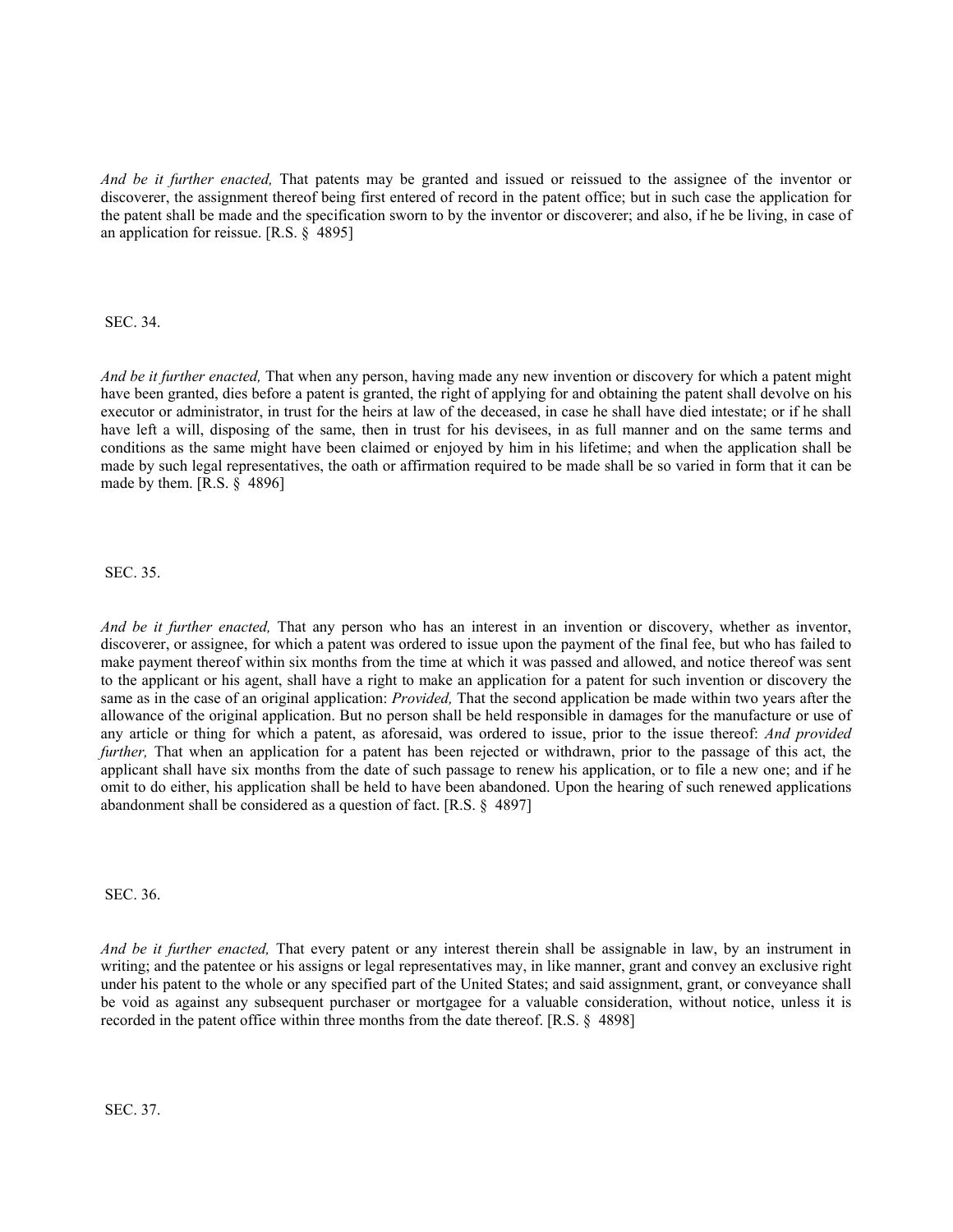*And be it further enacted,* That every person who may have purchased of the inventor, or with his knowledge and consent may have constructed any newly invented or discovered machine, or other patentable article, prior to the application by the inventor or discoverer for a patent, or sold or used one so constructed, shall have the right to use, and vend to others to be used, the specific thing so made or purchased, without liability therefor. [R.S. § 4899]

SEC. 38.

*And be it further enacted,* That it shall be the duty of all patentees, and their assigns and legal representatives, and of all persons making or vending any patented article for or under them, to give sufficient notice to the public that the same is patented, either by fixing thereon the word ''patented,'' together with the day and year the patent was granted; or when, from the character of the article, this cannot be done, by fixing to it or to the package wherein one or more of them is inclosed, a label containing the like notice; and in any suit for infringement, by the party failing so to mark, no damages shall be recovered by the plaintiff, except on proof that the defendant was duly notified of the infringement, and continued, after such notice, to make, use, or vend the article so patented. [R.S. § 4900]

SEC. 39.

*And be it further enacted,* That if any person shall, in any manner, mark upon anything made, used, or sold by him for which he has not obtained a patent, the name or any imitation of the name of any person who has obtained a patent therefor, without the consent of such patentee, or his assigns or legal representatives; or shall in any manner mark upon or affix to any such patented article the word ''patent'' or ''patentee,'' or the words ''letters-patent,'' or any word of like import, with intent to imitate or counterfeit the mark or device of the patentee, without having the license or consent of such patentee or his assigns or legal representatives; or shall in any manner mark upon or affix to any unpatented article the word ''patent,'' or any word importing that the same is patented, for the purpose of deceiving the public, he shall be liable for every such offense to a penalty of not less than one hundred dollars, with costs; one moiety of said penalty to the person who shall sue for the same, and the other to the use of the United States, to be recovered by suit in any district court of the United States within whose jurisdiction such offense may have been committed. [R.S. § 4901]

SEC. 40.

*And be it further enacted,* That any citizen of the United States, who shall have made any new invention or discovery, and shall desire further time to mature the same, may, on payment of the duty required by law, file in the patent office a caveat setting forth the design thereof, and of its distinguishing characteristics, and praying protection of his right until he shall have matured his invention; and such caveat shall be filed in the confidential archives of the office and preserved in secrecy, and shall be operative for the term of one year from the filing thereof; and if application shall be made within the year by any other person for a patent with which such caveat would in any manner interfere, the commisioner shall deposit the description, specification, drawings, and model of such application in like manner in the confidential archives of the office, and give notice thereof, by mail, to the person filing the caveat, who, if he would avail himself of his caveat, shall file his description, specifications, drawings, and model within three months from the time of placing said notice in the post-office in Washington, with the usual time required for transmitting it to the caveator added thereto, which time shall be indorsed on the notice. And an alien shall have the privilege herein granted,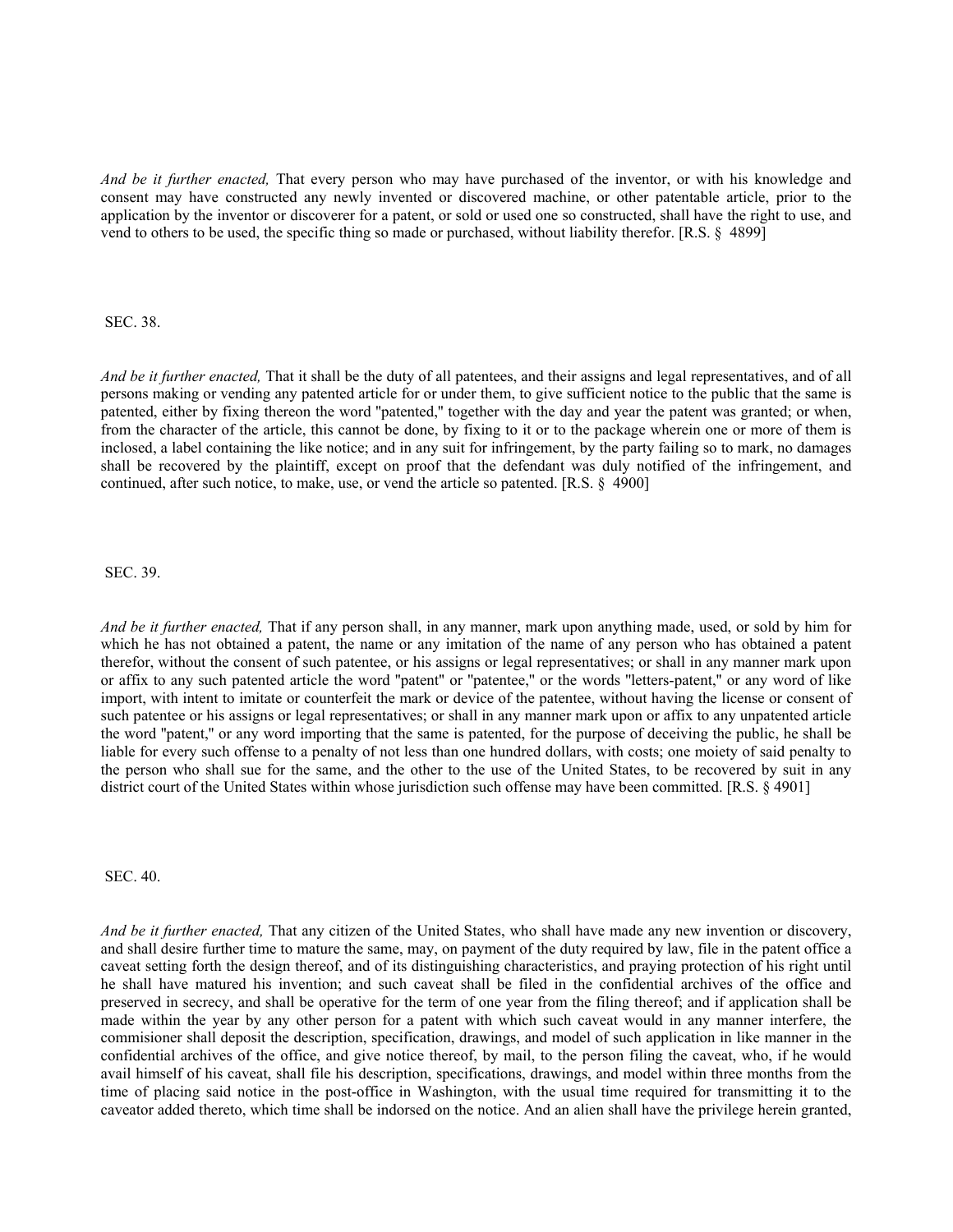if he shall have resided in the United States one year next preceding the filing of his caveat, and made oath of his intention to become a citizen. [R.S. § 4902]

SEC. 41.

*And be it further enacted,* That whenever, on examination, any claim for a patent is rejected for any reason whatever, the commissioner shall notify the applicant thereof, giving him briefly the reasons for such rejection, together with such information and references as may be useful in judging of the propriety of renewing his application or of altering his specification; and if, after receiving such notice, the applicant shall persist in his claim for a patent, with or without altering his specifications, the commissioner shall order a re-examination of the case. [R.S. § 4903]

SEC. 42.

*And be it further enacted,* That whenever an application is made for a patent which, in the opinion of the commissioner, would interfere with any pending application, or with any unexpired patent, he shall give notice thereof to the applicants, or applicant and patentee, as the case may be, and shall direct the primary examiner to proceed to determine the question of priority of invention. And the commissioner may issue a patent to the party who shall be adjudged the prior inventor, unless the adverse party shall appeal from the decision of the primary examiner, or of the board of examiners-in-chief, as the case may be, within such time, not less than twenty days, as the commissioner shall prescribe. [R.S. § 4904]

SEC. 43.

*And be it further enacted,* That the commissioner may establish rules for taking affidavits and depositions required in cases pending in the patent office, and such affidavits and depositions may be taken before any officer authorized by law to take depositions to be used in the courts of the United States, or of the State where the officer resides. [R.S. § 4905]

SEC. 44.

*And be it further enacted,* That the clerk of any court of the United States, for any district or Territory wherein testimony is to be taken for use in any contested case pending in the patent office, shall, upon the application of any party thereto, or his agent or attorney, issue [a] subpoena for any witness residing or being within said district or Territory, commanding him to appear and testify before any officer in said district or Territory authorized to take depositions and affidavits, at any time and place in the subpoena stated; and if any witness, after being duly served with such subpoena, shall neglect or refuse to appear, or after appearing shall refuse to testify, the judge of the court whose clerk issued the subpoena, may, on proof of such neglect or refusal, enforce obedience to the process, or punish the disobedience as in other like cases. [R.S. § 4906]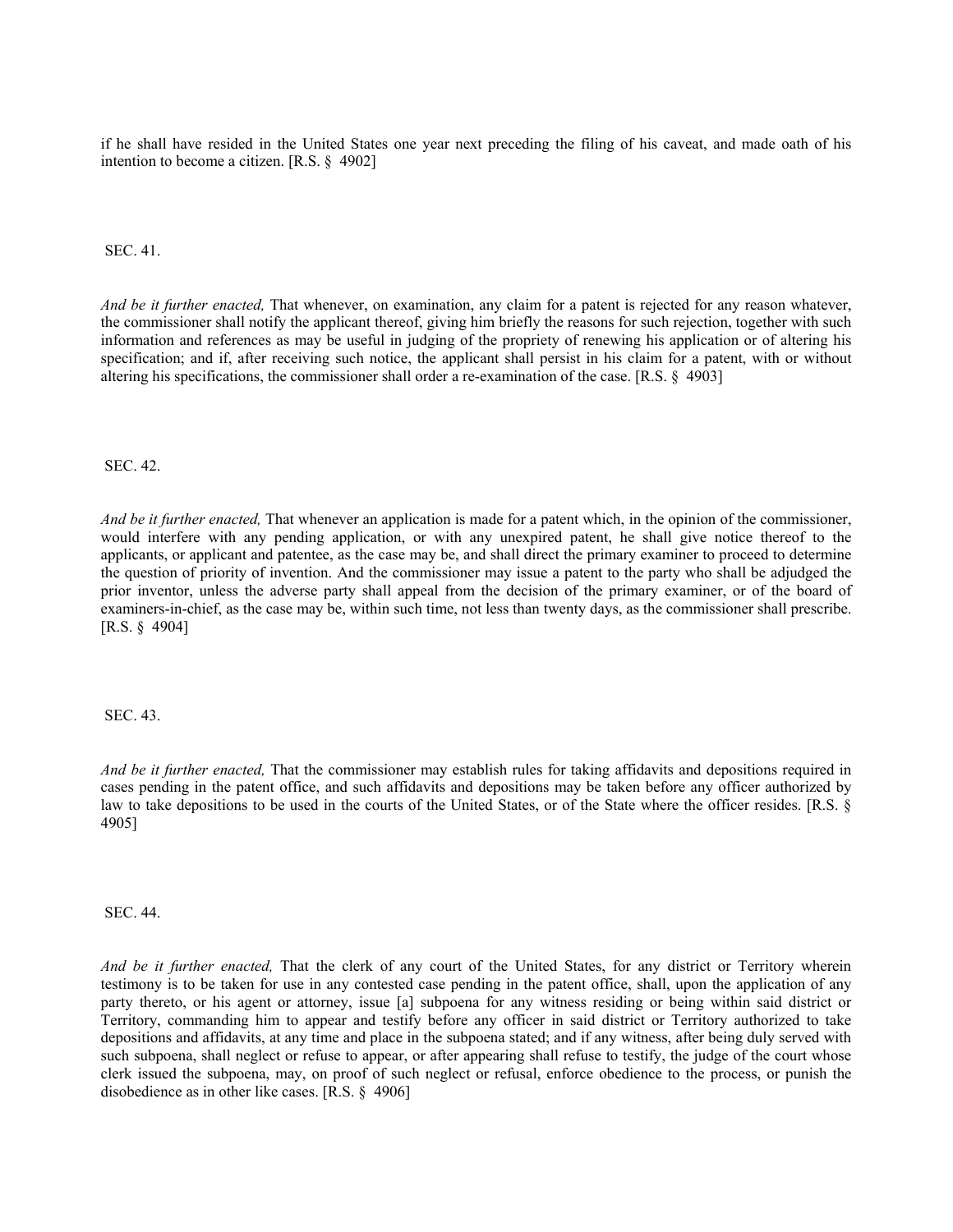SEC. 45.

*And be it further enacted,* That every witness duly subpoenaed and in attendance shall be allowed the same fees as are allowed to witnesses attending the courts of the United States, but no witness shall be required to attend at any place more than forty miles from the place where the subpoena is served upon him, nor be deemed guilty of contempt for disobeying such subpoena, unless his fees and travelling expenses in going to, returning from, and one day's attendance at the place of examination, are paid or tendered him at the time of the service of the subpoena; nor for refusing to disclose any secret invention or discovery made or owned by himself. [R.S. § 4907][R.S. § 4908]

SEC. 46.

*And be it further enacted,* That every applicant for a patent or the reissue of a patent, any of the claims of which have been twice rejected, and every party to an interference, may appeal from the decision of the primary examiner, or of the examiner in charge of interference[s], in such case to the board of examiners-in-chief, having once paid the fee for such appeal provided by law. [R.S. § 4909]

SEC. 47.

*And be it further enacted,* That if such party is dissatisfied with the decision of the examiners-in-chief, he may, on payment of the duty required by law, appeal to the commissioner in person. [R.S. § 4910]

SEC. 48.

*And be it further enacted,* That if such party, except a party to an interference, is dissatisfied with the decision of the commissioner, he may appeal to the supreme court of the District of Columbia, sitting in banc. [R.S. § 4911]

SEC. 49.

*And be it further enacted,* That when an appeal is taken to the supreme court of the District of Columbia, the appellant shall give notice thereof to the commissioner, and file in the patent office, within such time as the commissioner shall appoint, his reasons of appeal, specifically set forth in writing. [R.S. § 4912]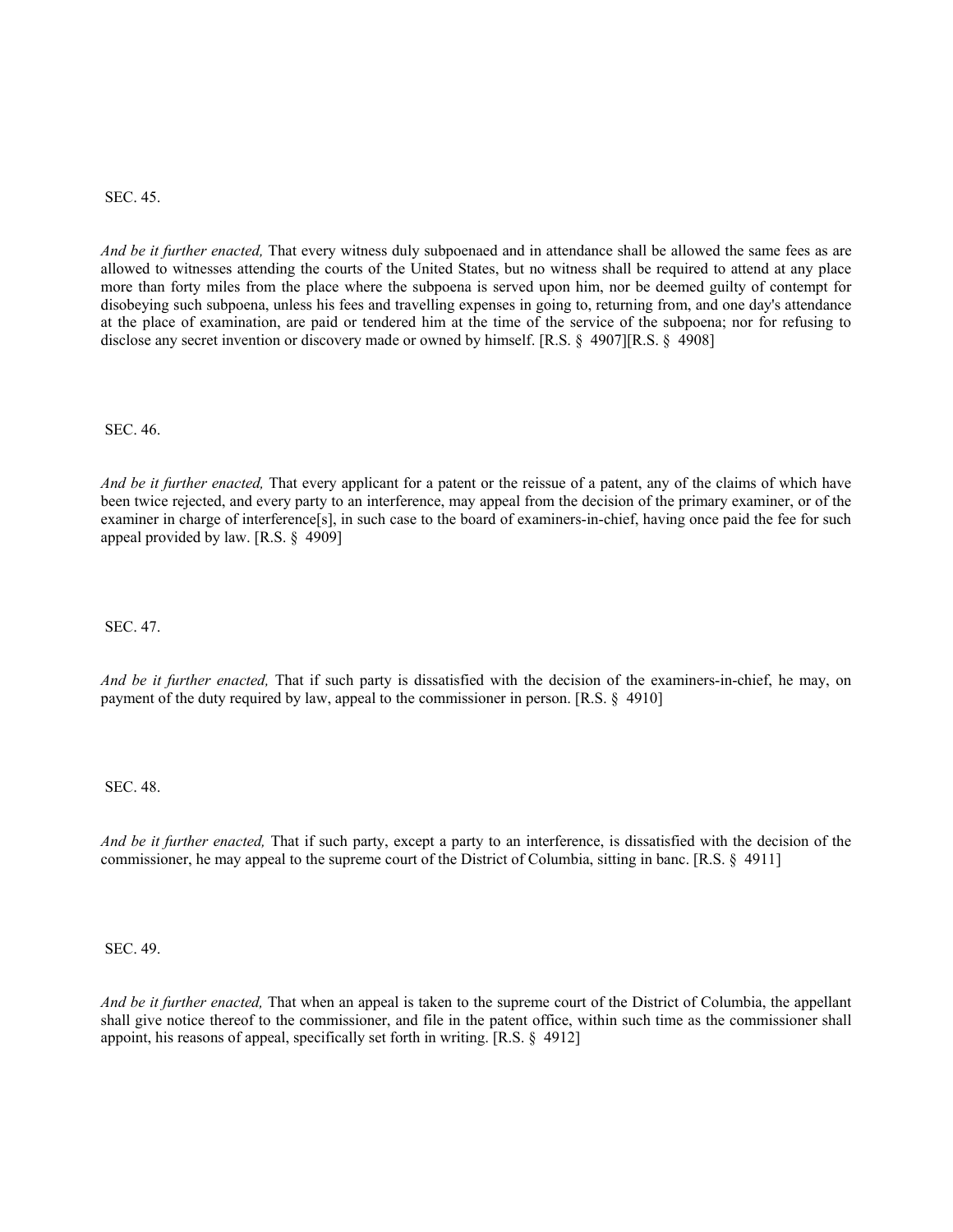### SEC. 50.

*And be it further enacted,* That it shall be the duty of said court, on petition, to hear and determine such appeal, and to revise the decision appealed from in a summary way, on the evidence produced before the commissioner, at such early and convenient time as the court may appoint, notifying the commissioner of the time and place of hearing; and the revision shall be confined to the points set forth in the reasons of appeal. And after hearing the case, the court shall return to the commissioner a certificate of its proceedings and decision, which shall be entered of record in the patent office, and govern the further proceedings in the case. But no opinion or decision of the court in any such case shall preclude any person interested from the right to contest the validity of such patent in any court wherein the same may be called in question. [R.S. § 4914]

### SEC. 51.

*And be it further enacted,* That on receiving notice of the time and place of hearing such appeal, the commissioner shall notify all parties who appear to be interested therein in such manner as the court may prescribe. The party appealing shall lay before the court certified copies of all the original papers and evidence in the case, and the commissioner shall furnish it with the grounds of his decision, fully set forth in writing, touching all the points involved by the reasons of appeal. And at the request of any party interested, or of the court, the commissioner and the examiners may be examined under oath, in explanation of the principles of the machine or other thing for which a patent is demanded. [R.S. § 4913]

SEC. 52.

*And be it further enacted,* That whenever a patent on applicaton is refused, for any reason whatever, either by the commissioner or by the supreme court of the District of Columbia upon appeal from the commissioner, the applicant may have remedy by bill in equity; and the court having cognizance thereof, on notice to adverse parties and other due proceedings had, may adjudge that such applicant is entitled, according to law, to receive a patent for his invention, as specified in his claim, or for any part thereof, as the facts in the case may appear. And such adjudication, if it be in favor of the right of the applicant, shall authorize the commissioner to issue such patent, on the applicant filing in the patent office a copy of the adjudication, and otherwise complying with the requisitions of law. And in all cases where there is no opposing party a copy of the bill shall be served on the commissioner, and all the expenses of the proceeding shall be paid by the applicant, whether the final decision is in his favor or not. [R.S. § 4915]

SEC. 53.

*And be it further enacted,* That whenever any patent is inoperative or invalid, by reason of a defective or insufficient specification, or by reason of the patentee claiming as his own invention or discovery more than he had a right to claim as new, if the error has arisen by inadvertence, accident, or mistake, and without any fraudulent or deceptive intention, the commissioner shall, on the surrender of such patent and the payment of the duty required by law, cause a new patent for the same invention, and in accordance with the corrected specification, to be issued to the patentee, or, in the case of his death or assignment of the whole or any undivided part of the original patent, to his executors, administrators, or assigns, for the unexpired part of the term of the original patent, the surrender of which shall take effect upon the issue of the amended patent; and the commissioner may, in his discretion, cause several patents to be issued for distinct and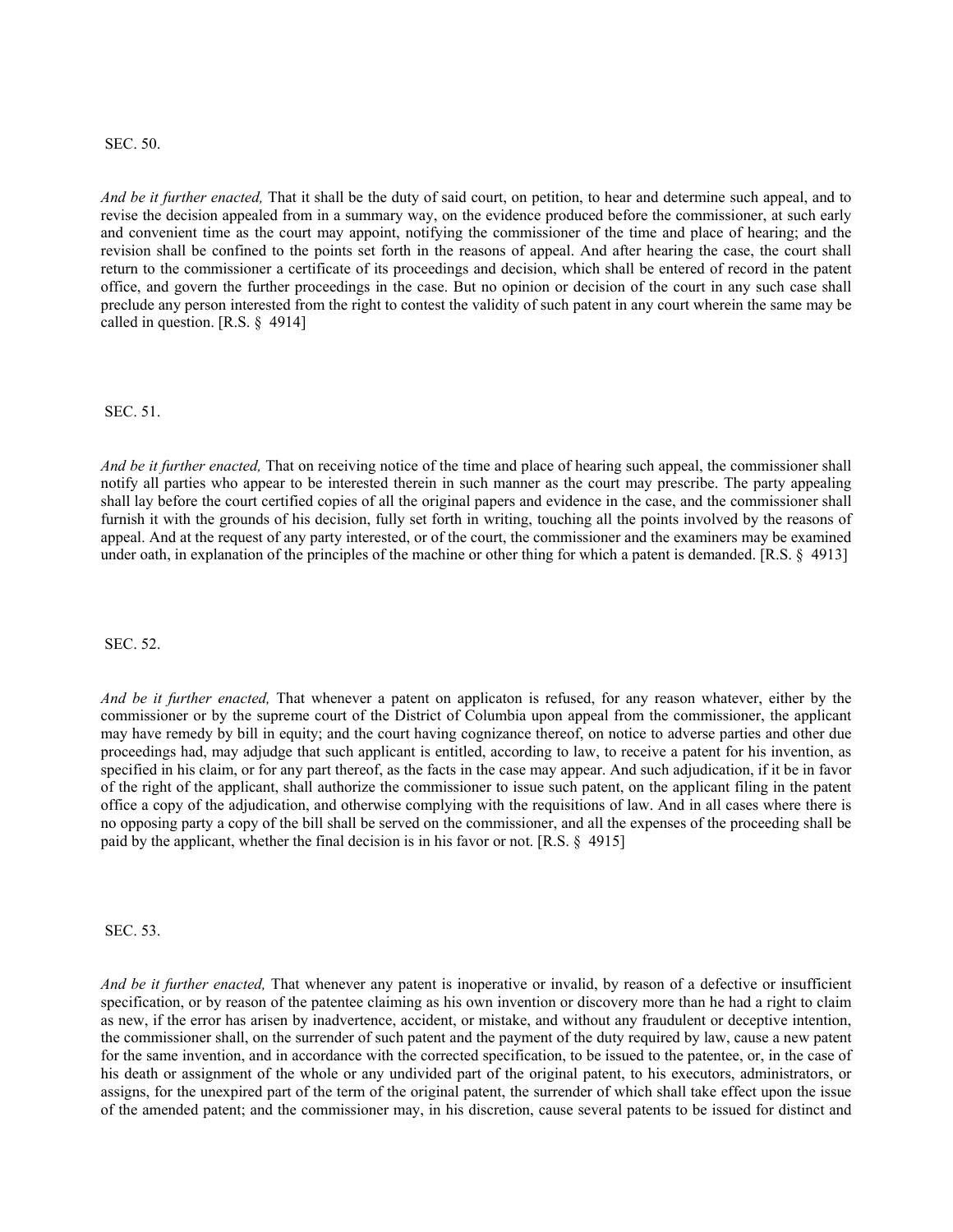separate parts of the thing patented, upon demand of the applicant, and upon payment of the required fee for a reissue for each of such reissued letters-patent. And the specifications and claim in every such case shall be subject to revision and restriction in the same manner as original applications are. And the patent so reissued, together with the corrected specification, shall have the effect and operation in law, on the trial of all actions for causes thereafter arising, as though the same had been originally filed in such corrected form; but no new matter shall be introduced into the specification, nor in case of a machine patent shall the model or drawings be amended, except each by the other; but when there is neither model nor drawing, amendments may be made upon proof satisfactory to the commissioner that such new matter or amendment was a part of the original invention, and was omitted from the specification by inadvertence, accident, or mistake, as aforesaid. [R.S. § 4916]

### SEC. 54.

*And be it further enacted,* That whenever, through inadvertence, accident, or mistake, and without any fraudulent or deceptive intention, a patentee has claimed more than that of which he was the original or first inventor or discoverer, his patent shall be valid for all that part which is truly and justly his own, provided the same is a material or substantial part of the thing patented; and any such patentee, his heirs or assigns, whether of the whole or any sectional interest therein, may, on payment of the duty required by law, make disclaimer of such parts of the thing patented as he shall not choose to claim or to hold by virtue of the patent or assignment, stating therein the extent of his interest in such patent; said disclaimer shall be in writing, attested by one or more witnesses, and recorded in the patent office, and it shall thereafter be considered as part of the original specification to the extent of the interest possessed by the claimant and by those claiming under him after the record thereof. But no such disclaimer shall affect any action pending at the time of its being filed, except so far as may relate to the question of unreasonable neglect or delay in filing it. [R.S. § 4917]

SEC. 55.

*And be it further enacted,* That all actions, suits, controversies, and cases arising under the patent laws of the United States shall be originally cognizable, as well in equity as at law, by the circuit courts of the United States, or any district court having the powers and jurisdiction of a circuit court, or by the supreme court of the District of Columbia, or of any Territory; and the court shall have power, upon bill in equity filed by any party aggrieved, to grant injunctions according to the course and principles of courts of equity, to prevent the violation of any right secured by patent, on such terms as the court may deem reasonable; and upon a decree being rendered in any such case for an infringement, the *claimant* [complainant] shall be entitled to recover, in addition to the profits to be accounted for by the defendant, the damages the complainant has sustained thereby, and the court shall assess the same or cause the same to be assessed under its direction, and the court shall have the same powers to increase the same in its discretion that are given by this act to increase the damages found by verdicts in actions upon the case; but all actions shall be brought during the term for which the letters-patent shall be granted or extended, or within six years after the expiration thereof.

SEC. 56.

*And be it further enacted,* That a writ of error or appeal to the Supreme Court of the United States shall lie from all judgments and decrees of any circuit court, or of any district court exercising the jurisdiction of a circuit court, or of the supreme court of the District of Columbia or of any Territory, in any action, suit, controversy, or case, at law or in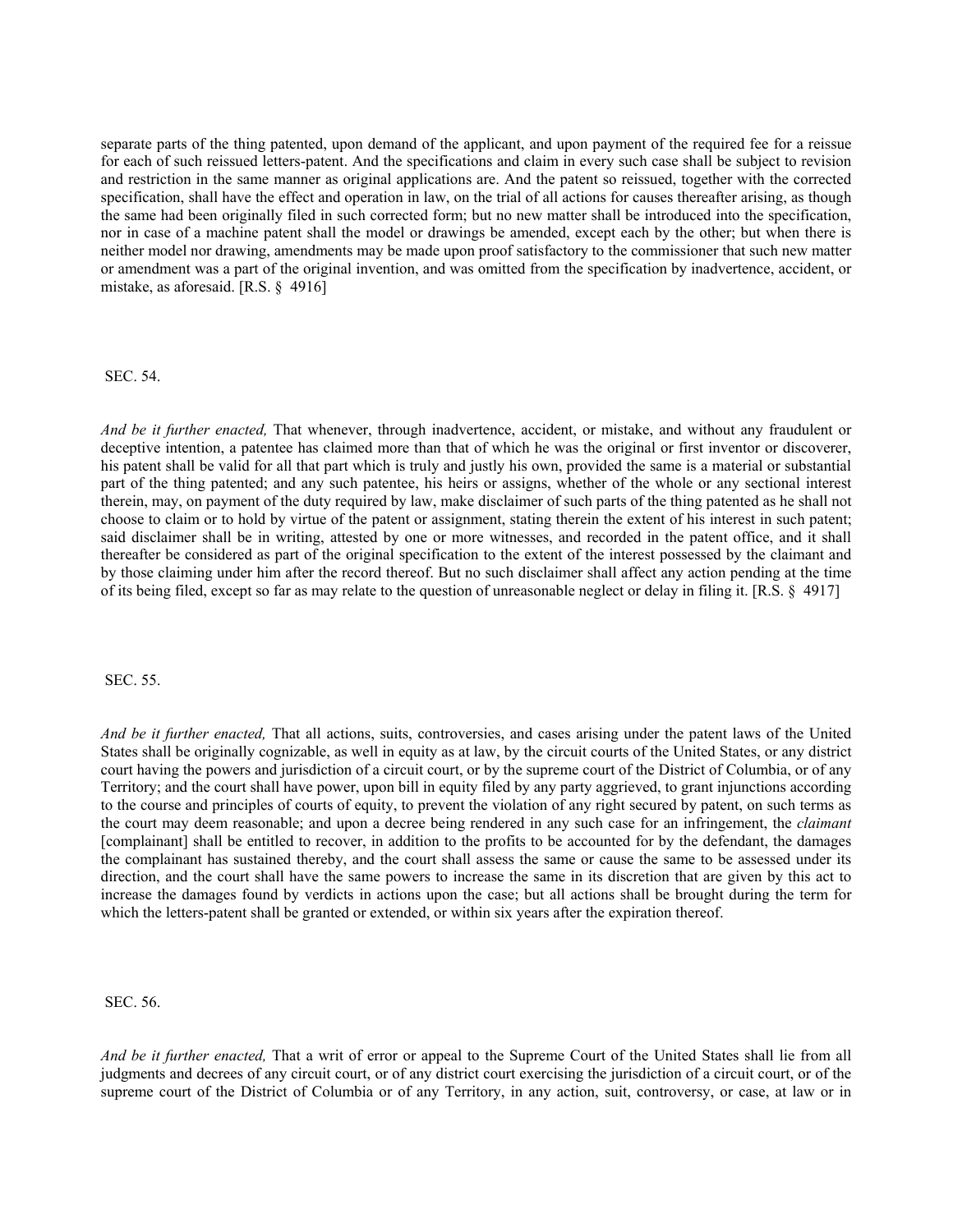equity, touching patent rights, in the same manner and under the same circumstances as in other judgments and decrees of such circuit courts, without regard to the sum or value in controversy.

SEC. 57.

*And be it further enacted,* That written or printed copies of any records, books, papers, or drawings belonging to the patent office, and of letters-patent under the signature of the commissioner or acting commissioner, with the seal of office affixed, shall be competent evidence in all cases where the originals could be evidence, and any person making application therefor, and paying the fee required by law, shall have certified copies thereof. And copies of the specifications and drawings of foreign letters-patent, certified in like manner, shall be prima facie evidence of the fact of the granting of such foreign letters-patent, and of the date and contents thereof.

SEC. 58.

*And be it further enacted,* That whenever there shall be interfering patents, any person interested in any one of such interfering patents, or in the working of the invention claimed under either of such patents, may have relief against the interfering patentee, and all parties interested under him, by suit in equity against the owners of the interfering patent; and the court having cognizance thereof, as hereinbefore provided, on notice to adverse parties, and other due proceedings had according to the course of equity, may adjudge and declare either of the patents void in whole or in part, or inoperative, or invalid in any particular part of the United States, according to the interest of the parties in the patent or the invention patented. But no such judgment or adjudication shall affect the rights of any person except the parties to the suit and those deriving title under them subsequent to the rendition of such judgment. [R.S. § 4918].

### SEC. 59.

*And be it further enacted,* That damages for the infringement of any patent may be recovered by action on the case in any circuit court of the United States, or district court exercising the jurisdiction of a circuit court, or in the supreme court of the District of Columbia, or of any Territory, in the name of the party interested, either as patentee, assignee, or grantee. And whenever in any such action a verdict shall be rendered for the plaintiff, the court may enter judgment thereon for any sum above the amount found by the verdict as the actual damages sustained, according to the circumstances of the case, not exceeding three times the amount of such verdict, together with the costs. [R.S. § 4919]

SEC. 60.

*And be it further enacted,* That whenever, through inadvertence, accident, or mistake, and without any wil[l]ful default or intent to defraud or mislead the public, a patentee shall have (in his specification) claimed to be the original and first inventor or discoverer of any material or substantial part of the thing patented, of which he was not the original and first inventor or discoverer as aforesaid, every such patentee, his executors, administrators, and assigns, whether of the whole or any sectional interest in the pa- tent, may maintain a suit at law or in equity, for the infringement of any part thereof,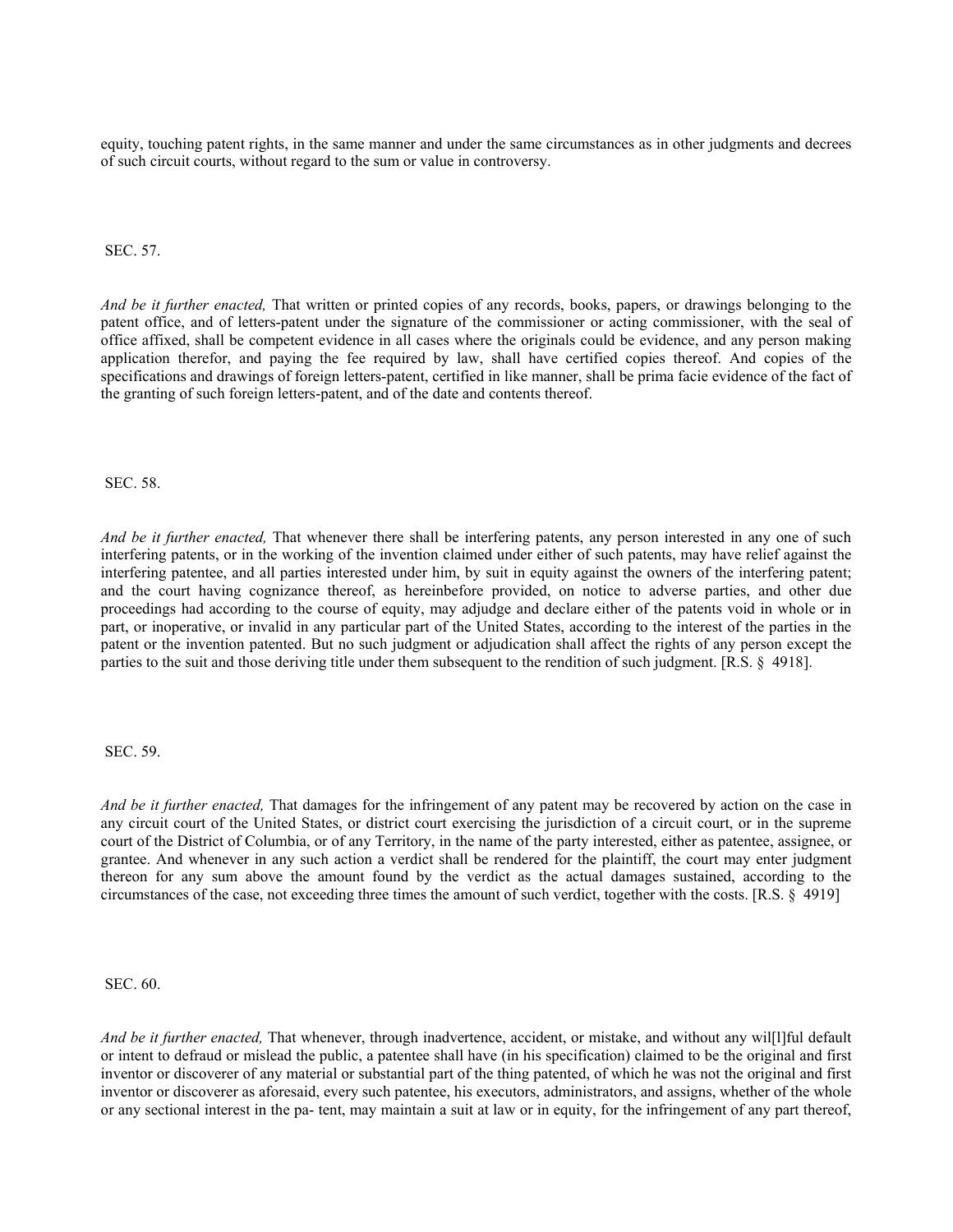which was bona fide his own, provided it shall be a material and substantial part of the thing patented, and be definitely distinguishable from the parts so claimed, without right as aforesaid, notwithstanding the specifications may embrace more than that of which the patentee was the original or first inventor or discoverer. But in every such case in which a judgment or decree shall be rendered for the plaintiff, no costs shall be recovered unless the proper disclaimer has been entered at the patent office before the commencement of the suit; nor shall he be entitled to the benefits of this section if he shall have unreasonably neglected or delayed to enter said disclaimer. [R.S. § 4922]

SEC. 61.

*And be it further enacted,* That in any action for infringement the defendant may plead the general issue, and having given notice in writing to the plaintiff or his attorney, thirty days before, may prove on trial any one or more of the following special matters:--

First. That for the purpose of deceiving the public the description and specification filed by the patentee in the patent office was made to contain less than the whole truth relative to his invention or discovery, or more than is necessary to produce the desired effect; or,

Second. That he had surreptitiously or unjustly obtained the patent for that which was in fact invented by another, who was using reasonable diligence in adapting and perfectng the same; or,

Third. That it had been patented or described in some printed publication prior to his supposed invention or discovery thereof; or,

Fourth. That he was not the original and first inventor or discovered of any material and substantial part of the thing patented; or,

Fifth. That it had been in public use or on sale in this country, for more than two years before his application for a patent, or had been abandoned to the public.

And in notices as to proof of previous invention, knowledge, or use of the thing being patented, the defendant shall state the names of patentees and the dates of their patents, and when granted, and the names and residences of the persons alleged to have invented, or to have had the prior knowledge of the thing patented, and where and by whom it had been used; and if any one or more of the special matters alleged shall be found for the defendant, judgment shall be rendered for him with costs. And the like defenses may be pleaded in any suit in equity for relief against an alleged infringement; and proofs of the same may be given upon like notice in the answer of the defendant, and with the like effect. [R.S. § 4920]

SEC. 62.

*And be it further enacted,* That whenever it shall appear that the patentee, at the time of making his application for the patent, believed himself to be the original and first inventor or discoverer of the thing patented, the same shall not be held to be void on account of the invention or discovery, or any part thereof, having been known or used in a foreign country, before his invention or discovery thereof, if it had not been patented or described in a printed publication. [R.S. § 4923]

SEC. 63.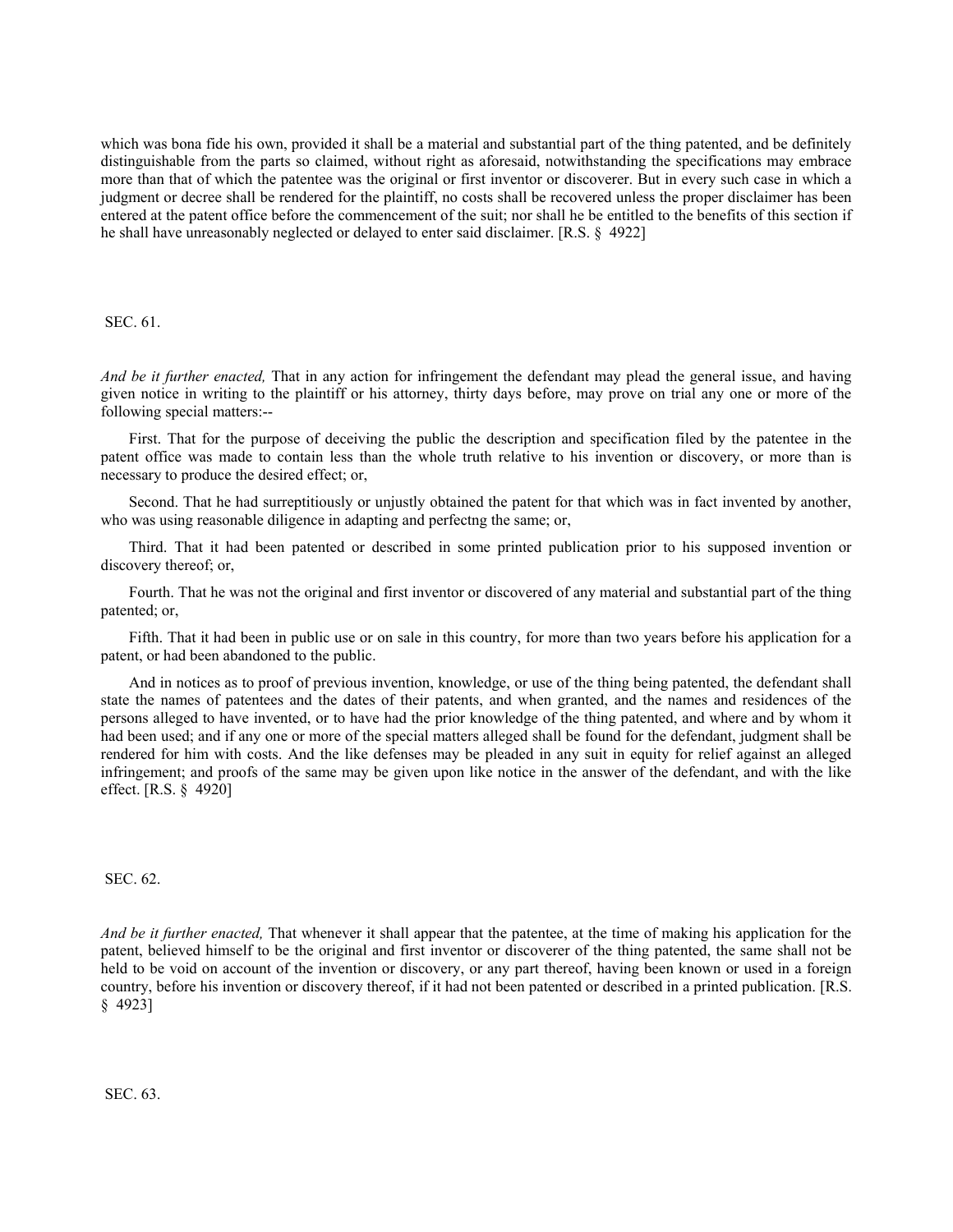*And be it further enacted,* That where the patentee of any invention or discovery, the patent for which was granted prior to the second day of March, eighteen hundred and sixty-one, shall desire an extension of his patent beyond the original term of its limitation, he shall make application therefor, in writing, to the commissioner, setting forth the reasons why such extension should be granted; and he shall also furnish a written statement under oath of the ascertained value of the invention or discovery, and of his receipts and expenditures on account thereof, sufficiently in detail to exhibit a true and faithful account of the loss and profit in any manner accruing to him by reason of said invention or discovery. And said application shall be filed not more than six months nor less than ninety days before the expiration of the original term of the patent, and no extension shall be granted after the expiration of said original term. [R.S. § 4924]

SEC. 64.

*And be it further enacted,* That upon the receipt of such application, and the payment of the duty required by law, the commissioner shall cause to be published in one newspaper in the city of Washington, and in such other papers published in the section of the country most interested adversely to the extension of the patent as he may deem proper, for at least sixty days prior to the day set for hearing the case, a notice of such application, and of the time and place when and where the same will be considered, that any person may appear and show cause why the extension should not be granted. [R.S. § 4925]

SEC. 65.

*And be it further enacted,* That on the publication of such notice, the commissioner shall refer the case to the principal examiner having charge of the class of inventions to which it belongs, who shall make to said commissioner a full report of the case, and particularly whether the invention or discovery was new and patentable when the original patent was granted. [R.S. § 4926]

SEC. 66.

*And be it further enacted,* That the commissioner shall, at the time and place designated in the published notice, hear and decide upon the evidence produced, both for and against the extension; and if it shall appear to his satisfaction that the patentee, without neglect or fault on his part, has failed to obtain from the use and sale of his invention or discovery a reasonable remuneration for the time, ingenuity, and expense bestowed upon it, and the introduction of it into use, and that it is just and proper, having due regard to the public interest, that the term of the patent should be extended, the said commissioner shall make a certificate thereon, renewing and extending the said patent for the term of seven years from the expiration of the first term, which certificate shall be recorded in the patent office, and thereupon the said patent shall have the same effect in law as though it has been originally granted for twenty-one years. [R.S. § 4927]

SEC. 67.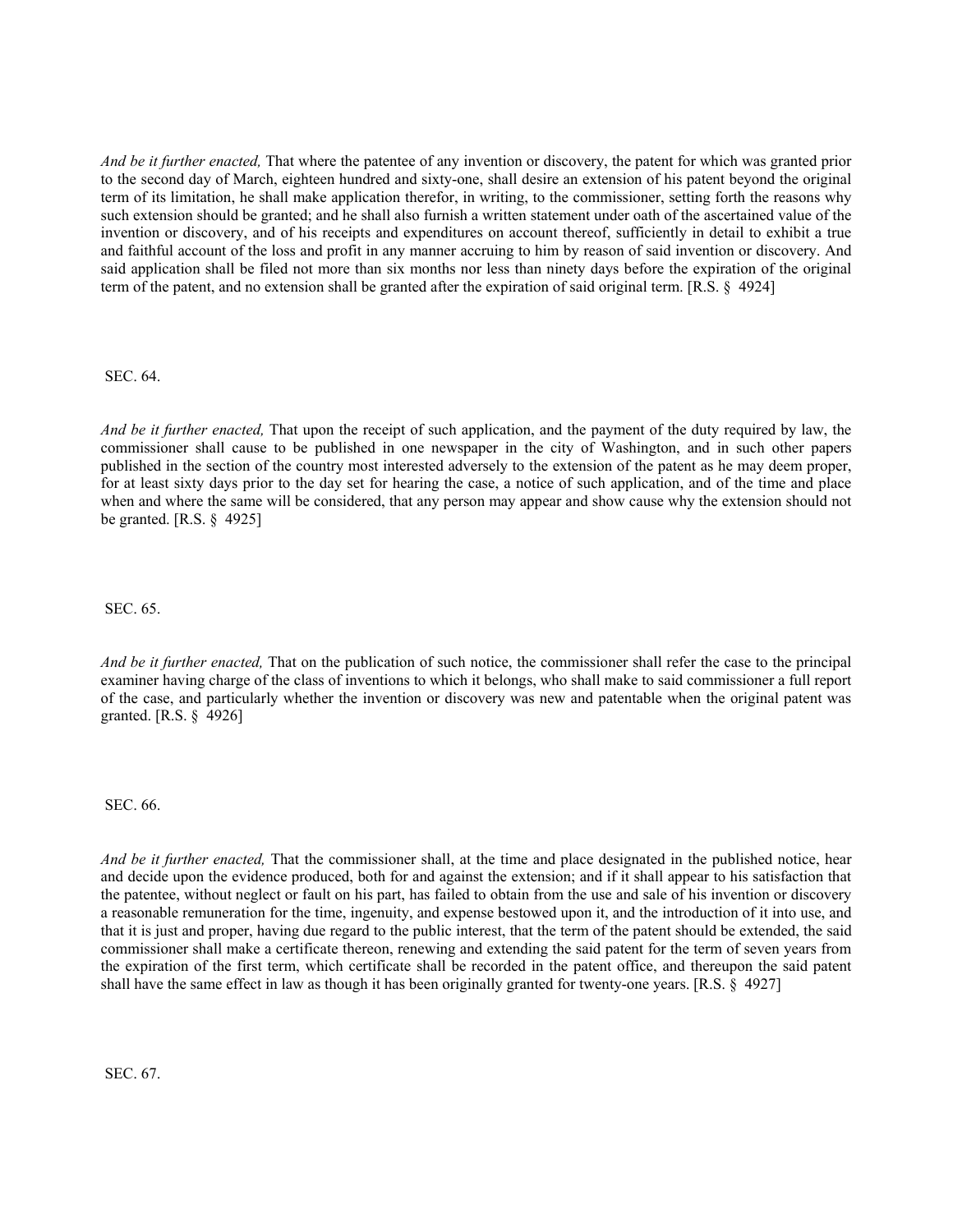*And be it further enacted,* That the benefit of the extension of a patent shall extend to the assignees and grantees of the right to use the thing patented to the extent of their interest therein. [R.S. § 4928]

SEC. 68.

*And be it further enacted,* That the following shall be the rates for patent fees:--

On filing each original application for a patent, fifteen dollars.

On issuing each original patent, twenty dollars.

On filing each caveat, ten dollars.

On every application for the reissue of a patent, thirty dollars.

On filing each disclaimer, ten dollars.

On every application for the extension of a patent, fifty dollars.

On the granting of every extension of a patent, fifty dollars.

On an appeal for the first time from the primary examiners to the examiners-in-chief, ten dollars.

On every appeal from the examiners-in-chief to the commissioner, twenty dollars.

For certifed copies of patents and other papers, ten cents per hundred words.

For recording every assignment, agreement, power of attorney, or other paper, of three hundred words or under; one dollar; of over three hundred and under one thousand words, two dollars; of over one thousand words, three dollars.

For copies of drawings, the reasonable cost of making them. [R.S. § 4934]

SEC. 69.

*And be it further enacted,* That patent fees may be paid to the commissioner, or to the treasurer or any of the assistant treasurers of the United States, or to any of the designated depositaries, national banks, or receivers of public money, designated by the Secretary of the Treasury for that purpose, who shall give the depositor a receipt or certificate of deposit therefor. And all money received at the patent office, for any purpose, or from any source whatever, shall be paid into the treasury as received, without any deduction whatever; and all disbursements for said office shall be made by the disbursing clerk of the Interior Department. [R.S. § 4935]

SEC. 70.

*And be it further enacted,* That the treasurer of the United States is authorized to pay back any sum or sums of money to any person who shall have paid the same into the treasury, or to any receiver or depositary, to the credit of the treasurer, as for fees accruing at the patent office through mistake, certificate thereof being made to said treasurer by the commissioner of patents. [R.S. § 4936]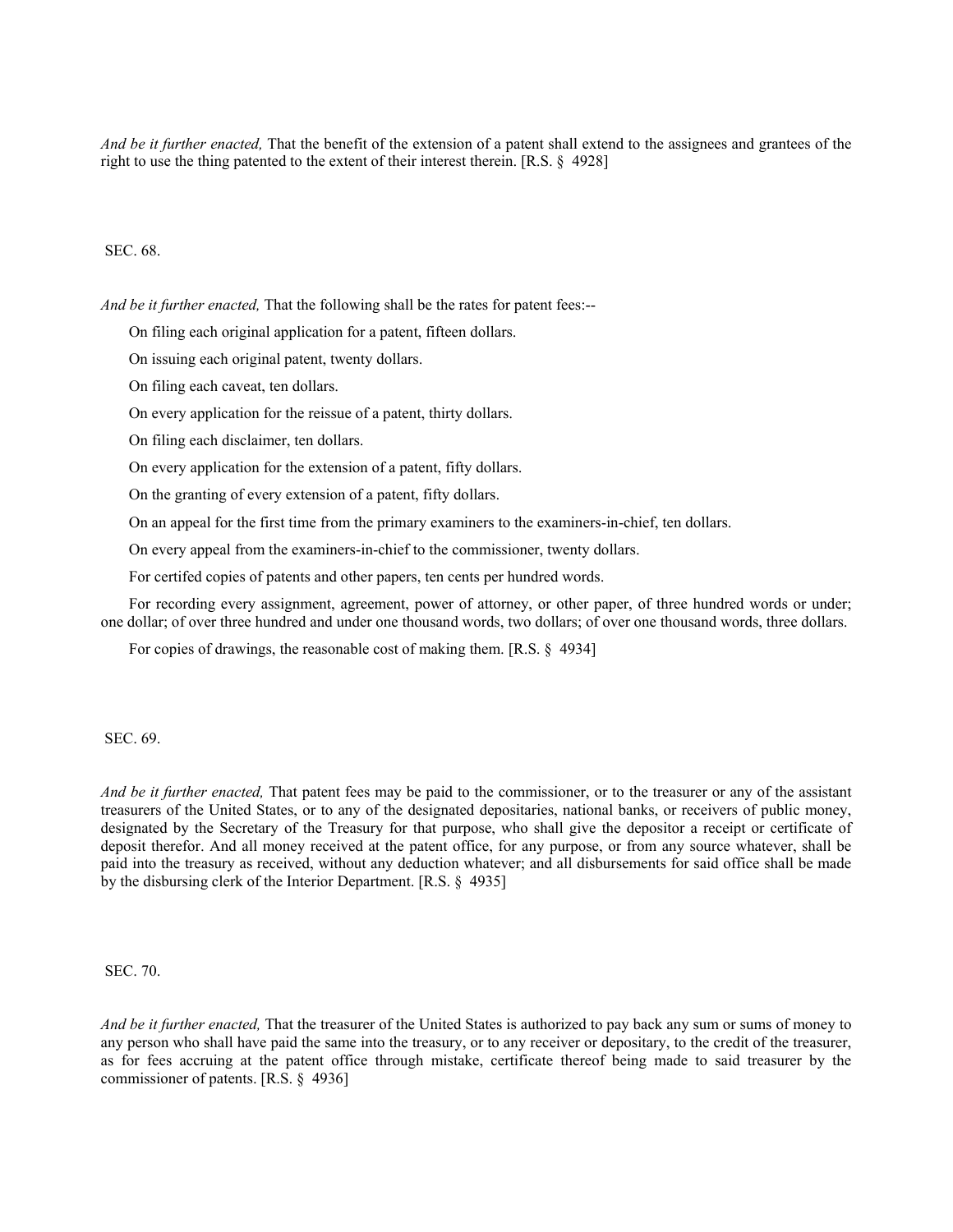SEC. 71.

*And be it further enacted,* That any person who, by his own industry, genius, efforts, and expense, has invented or produced any new and original design for a manufacture, bust, statue, alto-relievo, or bas-relief; any new and original design for the printing of wool[l]en, silk, cotton, or other fabrics; any new and original impression, ornament, pattern, print or picture, to be printed, painted, cast or otherwise placed on or worked into any article of manufacture; or any new, useful, and original shape or configuration of any article of manufacture, the same not having been known or used by others before his invention or production thereof, or patented or described in any printed publication, may, upon payment of the duty required by law, and other due proceedings had the same as in cases of inventions or discoveries, obtain a patent therefor. [R.S. § 4929]

SEC. 72.

*And be it further enacted,* That the commissioner may dispense with models of designs when the design can be sufficiently represented by drawings or photographs. [R.S. § 4930]

SEC. 73.

*And be it further enacted,* That patents for designs may be granted for the term of three years and six months, or for seven years, or for fourteen years, as the applicant may, in his application, elect. [R.S. § 4931]

SEC. 74.

*And be it further enacted,* That patentees of designs issued prior to March two, eighteen hundred and sixty-one, shall be entitled to extension of their respective patents for the term of seven years, in the same manner and under the same restrictions as are provided for the extension of patents for inventions or discoveries, issued prior to the second day of March, eighteen hundred and sixty-one. [R.S. § 4932]

SEC. 75.

*And be it further enacted,* That the following shall be the rates of fees in design cases:--

For three years and six months, ten dollars.

For seven years, fifteen dollars.

For fourteen years, thirty dollars.